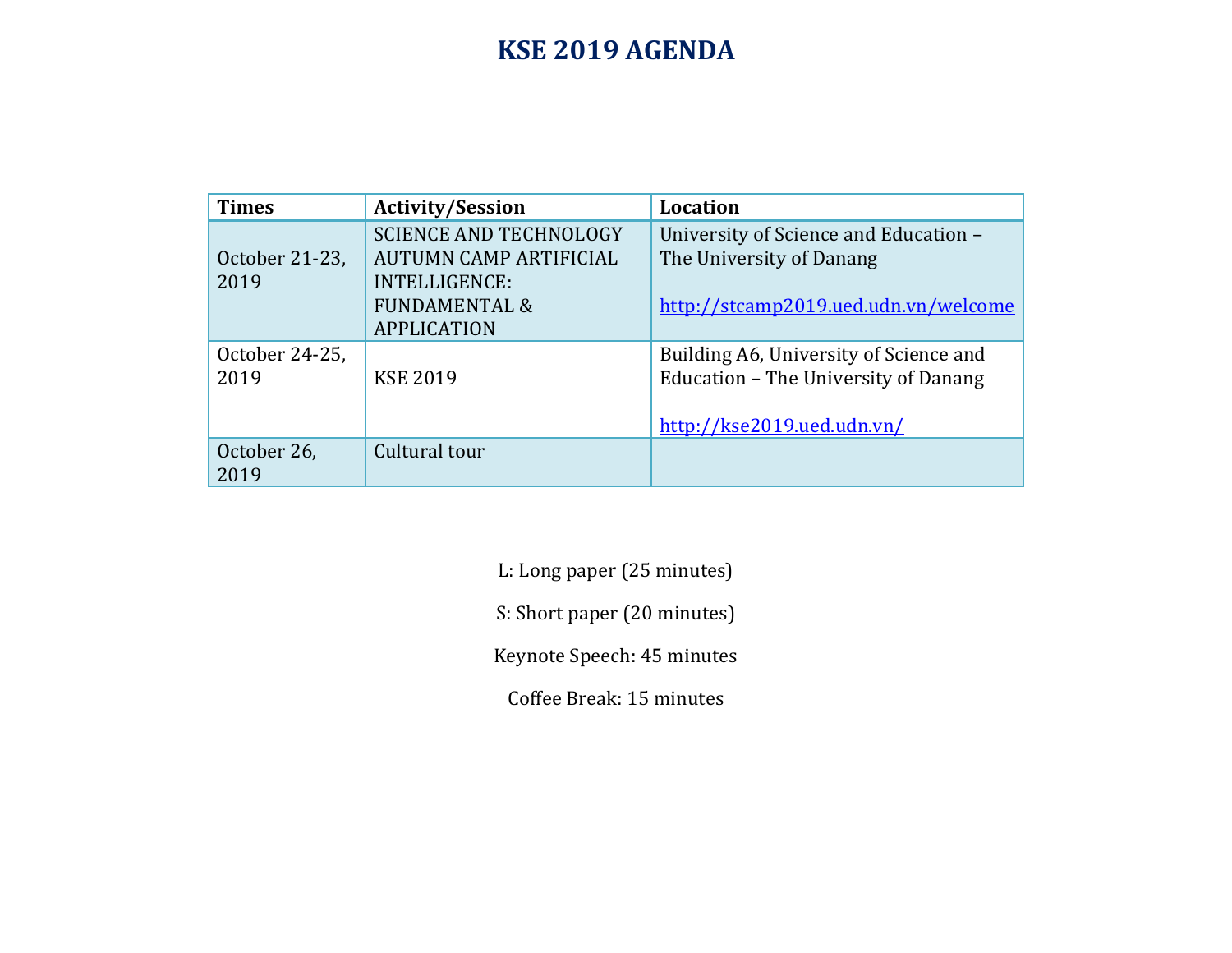|                    | DAY 1 (OCTOBER 24, 2019)<br>The University of Da Nang - University of Science and Education (UD-USE)<br>Building A6, 459 Ton Duc Thang street, Lien Chieu Dist., Da Nang City                                                             |  |  |  |  |
|--------------------|-------------------------------------------------------------------------------------------------------------------------------------------------------------------------------------------------------------------------------------------|--|--|--|--|
|                    | <b>MORNING SESSION</b>                                                                                                                                                                                                                    |  |  |  |  |
| $08:00 -$<br>08:30 | <b>REGISTRATION</b>                                                                                                                                                                                                                       |  |  |  |  |
| 08:30-<br>09:30    | <b>OPENING CEREMONY</b><br><b>Venue: Room 202</b><br>Delegate Introduction<br>Opening remarks by Rector of University of Science and Education (UD-USE)<br>Speech of KSE 2019 General Chair<br>Speech of KSE 2019 Program Committee Chair |  |  |  |  |
| 09:30-<br>09:40    | <b>GROUP PHOTO</b>                                                                                                                                                                                                                        |  |  |  |  |
| 09:40-<br>10:25    | <b>Session 1: KEYNOTE I</b><br><b>Venue: Room 202</b><br><b>Chair: Prof. Nguyen Thanh Thuy</b><br>Invited speaker: Prof. John Garibaldi<br><b>University of Nottingham, UK</b>                                                            |  |  |  |  |
| $10:25-$<br>10:40  | <b>COFFEE BREAK</b>                                                                                                                                                                                                                       |  |  |  |  |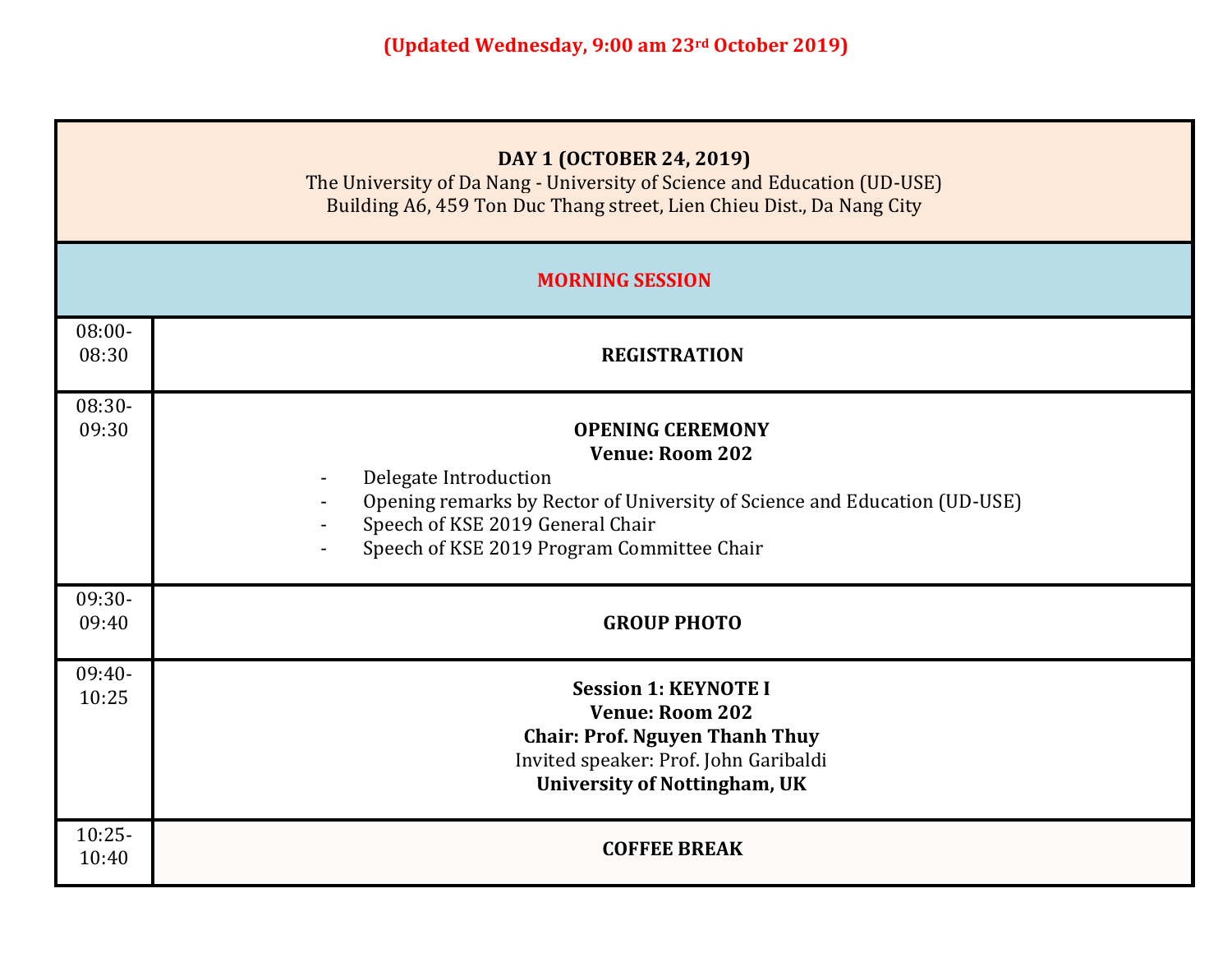| $10:40-$<br>11:25 |                                                                                                                                                                                                                                               | <b>Session 2: KEYNOTE II</b><br><b>Venue: Room 202</b><br><b>Chair: Prof. Vo Trung Hung</b><br>Invited speaker: Prof. Emeritus, Akira Namatame<br><b>National Defense Academy of Japan</b> |                                                                                                                                                                                                               |                                                                                                                                                                |  |  |
|-------------------|-----------------------------------------------------------------------------------------------------------------------------------------------------------------------------------------------------------------------------------------------|--------------------------------------------------------------------------------------------------------------------------------------------------------------------------------------------|---------------------------------------------------------------------------------------------------------------------------------------------------------------------------------------------------------------|----------------------------------------------------------------------------------------------------------------------------------------------------------------|--|--|
| $11:30-$<br>13:00 |                                                                                                                                                                                                                                               | <b>LUNCH TIME</b>                                                                                                                                                                          |                                                                                                                                                                                                               |                                                                                                                                                                |  |  |
|                   | <b>AFTERNOON SESSION</b>                                                                                                                                                                                                                      |                                                                                                                                                                                            |                                                                                                                                                                                                               |                                                                                                                                                                |  |  |
| $13:00-$<br>15:00 | <b>Session 3A: Knowledge</b><br><b>Engineering and IoT</b><br><b>Venue: Room 202</b><br><b>Chairs:</b><br><b>Prof. Akira Namatame</b><br>- Prof. Malka N.<br><b>Halgamue</b>                                                                  | <b>Session 3B: Deep Learning</b><br>and Applications for<br><b>Intelligent Systems</b><br><b>Venue: Room 302</b><br><b>Chairs:</b><br>- Prof. Mizuhito Ogawa<br>- Prof. Nguyen Le Minh     | <b>Session 3C: Intelligent</b><br><b>Software</b><br>and Knowledge<br>Representation<br><b>Venue: Room 402</b><br><b>Chairs:</b><br>- Dr. Tran Duc Vu<br>- Dr. Teeradaj Racharak                              | <b>Session 3D: Asian Natural</b><br><b>Language Processing</b><br><b>Venue: Room 403</b><br><b>Chairs:</b><br>- Prof. Phan Xuan Hieu<br>- Dr. Minh-Tien Nguyen |  |  |
| 13:00<br>13:25    | Cao Truong Tran, Lam<br>Thu Bui, Hung Xuan<br>Nguyen<br><b>A Pareto Corner Search</b><br><b>Evolutionary Algorithm</b><br>and Principal<br><b>Component Analysis for</b><br><b>Objective</b><br><b>Dimensionality</b><br><b>Reduction (L)</b> | Hung The Nguyen, Tung<br>Nguyen, Do Van Nguyen, Le<br>Thanh Ha<br><b>A Hierarchical Deep</b><br><b>Deterministic Policy</b><br><b>Gradients for Swarm</b><br><b>Navigation (L)</b>         | Thang Huynh Quyet, Duc-<br>Man Nguyen, Nhu-Hang Ha,<br>Trung-Kien Pham, Phuong -<br>Thao Nguyen, Van - Dao Tran<br><b>A Combinatorial Technique</b><br>for Mobile Applications<br><b>Software Testing (L)</b> | Teeradaj Racharak<br><b>Abstract Argumentation for</b><br><b>Summarizing Product</b><br>Reviews: A Case Study in<br><b>Shopee Thailand (L)</b>                 |  |  |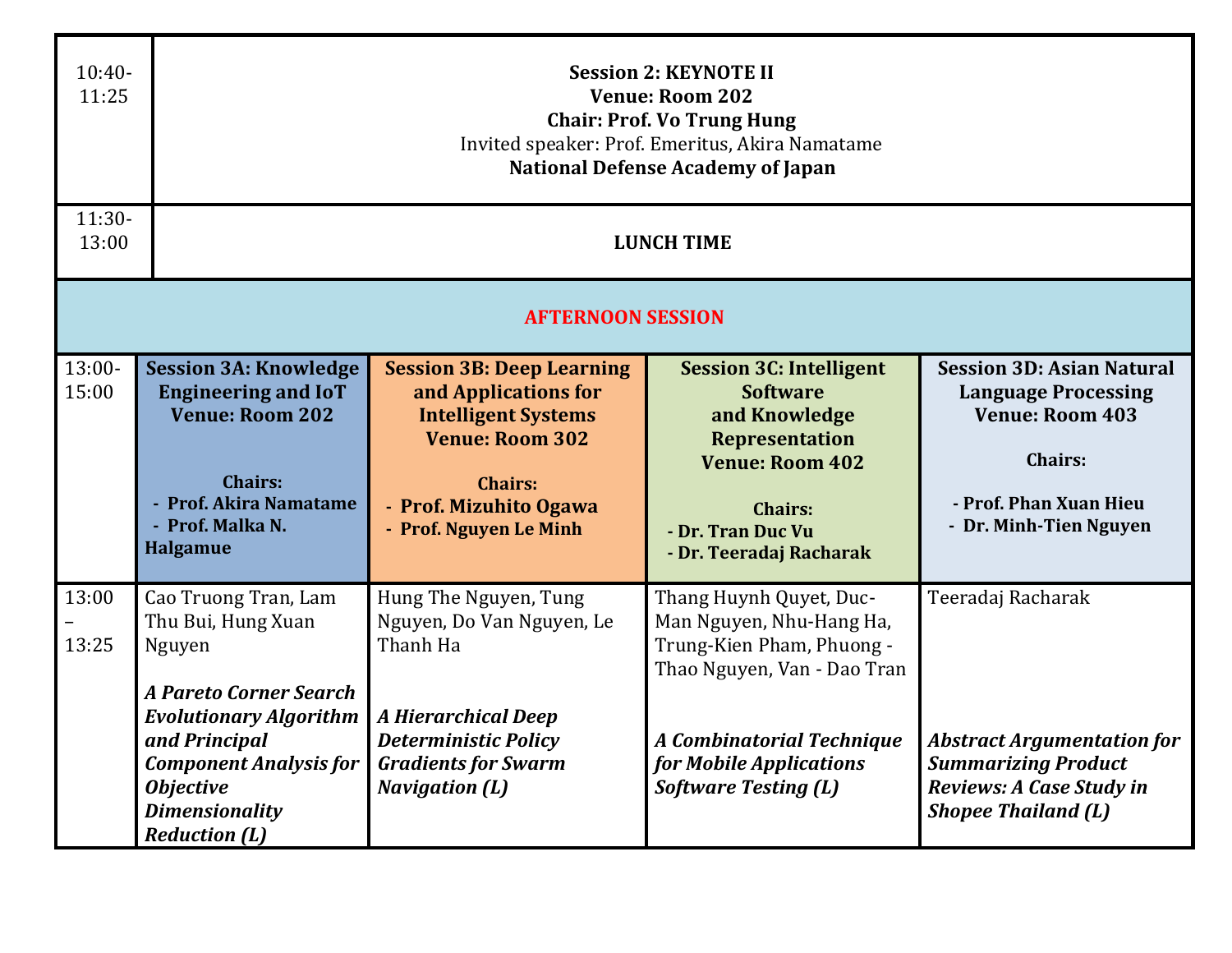| 13:25 | Ha Pham Van                                   | Vu Tran, Minh Le Nguyen,             | Nguyen Hoang Hai, Dang N.                             | Phuong Minh Nguyen, Khoat                                        |
|-------|-----------------------------------------------|--------------------------------------|-------------------------------------------------------|------------------------------------------------------------------|
| 13:50 | <b>Evaluation of Maximum</b>                  | Kiyoaki Shirai, Ken Satoh            | H. Thanh, Hien Nguyen,<br>Chinthaka Premachandra      | Than, Minh Le Nguyen                                             |
|       | <b>Likelihood Estimation</b>                  |                                      | Shibaura                                              |                                                                  |
|       | and Regression                                | <b>An Approach of Rhetorical</b>     |                                                       | <b>Marking Mechanism</b>                                         |
|       | <b>Methods for Fusion of</b>                  | <b>Status Recognition for</b>        | <b>A Fast Denoising Algorithm</b>                     | Sequence-to-sequence                                             |
|       | <b>Multiple Satellite</b>                     | <b>Judgments in Court</b>            | for X-Ray Images with                                 | <b>Model for Mapping</b>                                         |
|       | <b>Aerosol Optical Depth</b>                  | <b>Documents Using Deep</b>          | <b>Variance Stabilizing</b>                           | <b>Language to Logical Form</b>                                  |
|       | Data over Vietnam (L)                         | <b>Learning Models (L)</b>           | <b>Transform (L)</b>                                  | (L)                                                              |
| 13:50 | Thomas W Sherk, Minh-                         | Nguyen Trong Khanh, Bui Ha,          | Hung Duy Tran, Hanh LE,                               | Saurav Pradhan, Malka N.                                         |
|       | Triet Tran, Tam Nguyen                        | <b>Cuong Pham</b>                    | Nguyen Thanh Binh                                     | Halgamuge, Nguyen Tran                                           |
| 14:15 |                                               |                                      |                                                       | Quoc Vinh                                                        |
|       |                                               |                                      | <b>Combining Feature</b>                              |                                                                  |
|       | <b>SharkTank Deal</b>                         | <b>Recognizing Hand Gestures</b>     | <b>Selection, Feature Learning</b>                    | <b>Effective Preprocessing</b><br><b>Technique for Sentiment</b> |
|       | <b>Prediction: Dataset and</b>                | for Controlling Home                 | and Ensemble Learning for                             | <b>Analysis in Social Media</b>                                  |
|       | <b>Computational Model</b>                    | <b>Appliances with Mobile</b>        | <b>Software Fault Prediction</b>                      | Data (L)                                                         |
|       | (L)                                           | Sensors (L)                          | (L)                                                   |                                                                  |
| 14:15 | Thanh-An Nguyen, Atsuo                        | Huy Ngoc Pham, Trung Hoang           | Phan Viet Anh, Nguyen                                 | Dang Pham, Quan Thanh Tho,                                       |
|       | Yoshitaka                                     | Le                                   | Khanh                                                 | Huy Le                                                           |
| 14:40 |                                               |                                      |                                                       |                                                                  |
|       | <b>Less Visually Different</b>                | <b>Attention-based Multi-Input</b>   |                                                       |                                                                  |
|       | <b>Objects Recognition</b>                    | <b>Deep Learning Architecture</b>    | <b>Transfer Learning for</b>                          | <b>Transfer Learning for a</b>                                   |
|       | with Aggregated                               | for Biological Activity              | <b>Predicting Software Faults</b>                     | <b>Vietnamese Dialogue</b>                                       |
|       | <b>Residual Siamese</b>                       | <b>Prediction: An Application in</b> | (L)                                                   | System (S)                                                       |
|       | Network (L)                                   | <b>EGFR Inhibitors (L)</b>           |                                                       |                                                                  |
| 14:40 | Hoa Nguyen Thi Quynh,<br>Dang Trung, Azeddine | Nhung Hong Bui                       | Thi Minh Phuong Ha, Duy<br>Hung Tran, Hanh LE, Nguyen | Laifu Chen, Minh Le Nguyen                                       |
| 15:00 | Beghdadi, Heyfa Ammar,                        |                                      | Thanh Binh                                            |                                                                  |
|       | Amel Benazza                                  |                                      |                                                       | <b>Sentence Selective Neural</b>                                 |
|       |                                               | <b>A Compact Trace</b>               | <b>Experimental Study on</b>                          | <b>Extractive Summarization</b>                                  |
|       | <b>Automatic Blotch</b>                       | <b>Representation Using Deep</b>     | <b>Software Fault Prediction</b>                      | with Reinforcement                                               |
|       | Removal Using a                               | <b>Neural Networks for Process</b>   | <b>Using Machine Learning</b>                         | Learning (S)                                                     |
|       | <b>Perceptual Approach (S)</b>                | <b>Mining (S)</b>                    | Model (S)                                             |                                                                  |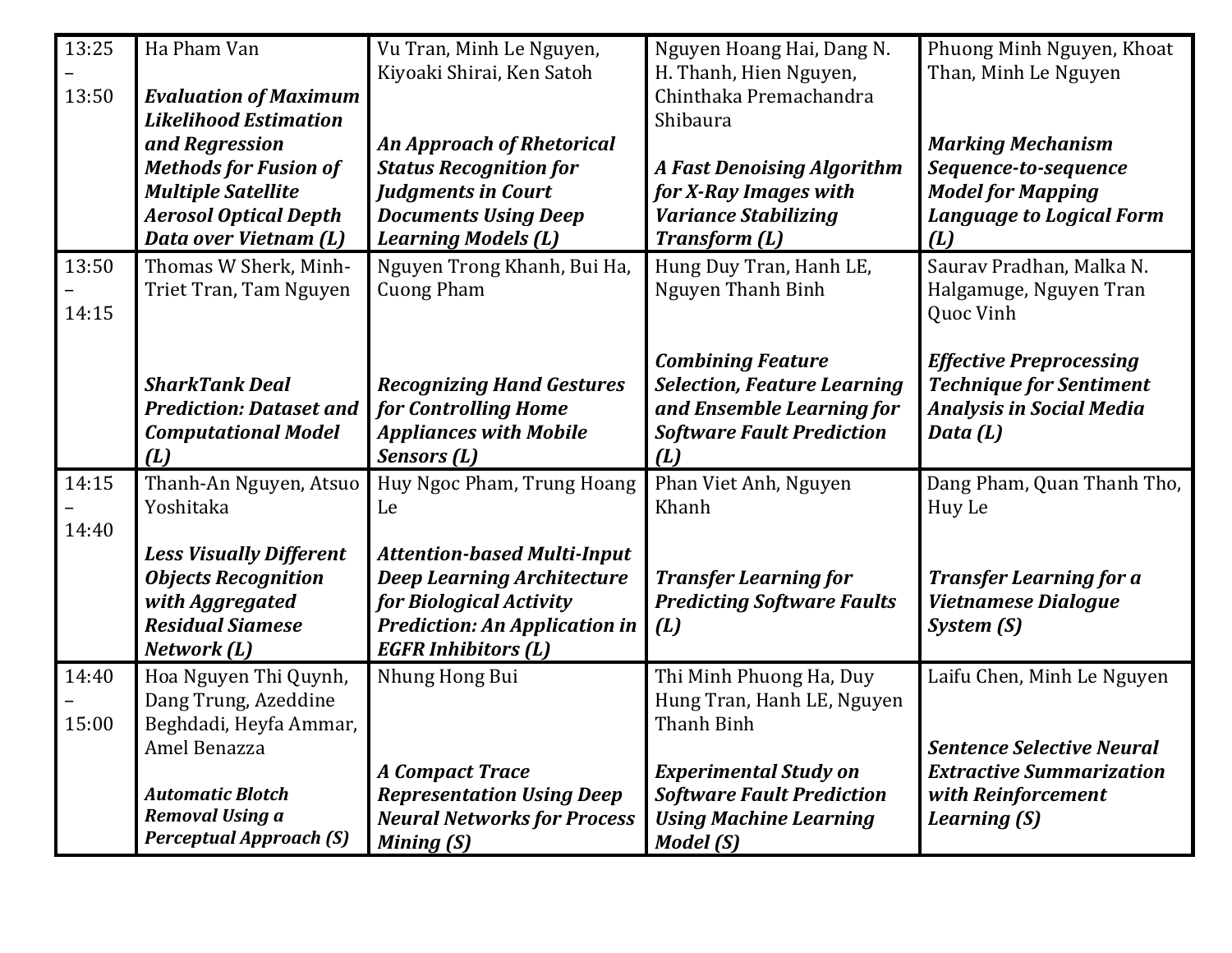| 15:00 | <b>COFFEE BREAK</b>                                     |                                                          |                                                     |                                                            |
|-------|---------------------------------------------------------|----------------------------------------------------------|-----------------------------------------------------|------------------------------------------------------------|
| 15:15 |                                                         |                                                          |                                                     |                                                            |
| 15:15 | <b>Session 4: KEYNOTE III</b>                           |                                                          |                                                     |                                                            |
| 16:00 | <b>Venue: Room 202</b><br><b>Chair: Prof. Dinh Dung</b> |                                                          |                                                     |                                                            |
|       |                                                         |                                                          | Invited speaker: Prof. Ong Yew Soon                 |                                                            |
|       |                                                         |                                                          | Nanyang Technological University, Singapore         |                                                            |
| 16:05 | <b>Session 5A:</b>                                      | <b>Session 5B: System</b>                                | <b>Session 5C: Soft Computing</b>                   | <b>Session 5D: Cyber Security</b>                          |
| 18:05 | <b>Operational Research</b><br><b>Venue: Room 202</b>   | <b>Engineering</b><br><b>Venue: Room 302</b>             | and Knowledge<br><b>Engineering</b>                 | <b>Threats and</b><br><b>Countermeasures (CSTC)</b>        |
|       |                                                         |                                                          | <b>Venue: Room 402</b>                              | <b>Venue: Room 403</b>                                     |
|       | <b>Chairs:</b><br>- Dr. Hien D. Nguyen                  | <b>Chairs:</b><br>- Prof. Nguyen Thanh Binh              | <b>Chairs:</b>                                      | <b>Chairs:</b>                                             |
|       | - Dr. Ha Minh Hoang                                     | - Prof. Ong Yew Soon                                     | - Prof. Bui Cong Cuong                              | - Prof. Nguyen Tan Khoi                                    |
|       |                                                         |                                                          | - Prof. Le Hoang Son                                | - Prof. Chandana Withana                                   |
| 16:05 | Duy Tran Ngoc Bao,                                      | Raphaëlle Bour, Chantal                                  | Nhung Cao, Martin Štěpnička                         | Van Kha Nguyen                                             |
| 16:30 | Tran Vu Pham                                            | Soulé-Dupuy, Nathalie Vallès-<br>Parlangeau              |                                                     |                                                            |
|       | <b>Collaborative Vehicle</b>                            |                                                          |                                                     |                                                            |
|       | <b>Routing for Auction-</b>                             | <b>DEMOS: a DEsign Method for</b>                        | <b>Fuzzy Relational Equations</b>                   | <b>A Novel Approach for Data</b>                           |
|       | based Pickup and<br><b>Delivery Dispatch</b>            | demOcratic Information<br>System(L)                      | <b>Employing Dragonfly</b><br><b>Operations</b> (L) | <b>Collection and Network</b><br><b>Attack Warning (L)</b> |
|       | Services (L)                                            |                                                          |                                                     |                                                            |
| 16:30 | Dung Pham, Hieu Duong,                                  | Hiep Xuan Huynh, Kien Trung                              | Dinh-Sinh Mai, Thanh Long                           | Sonexay Say Luangoudome                                    |
| 16:55 | Bao Quy Bui, Canh Van<br>Pham, Viet Anh Nguyen          | Do, Khoa Duc Nguyen, Phuong<br>Truc Thi Pham, Tram Huynh | <b>Ngo</b>                                          |                                                            |
|       |                                                         | Vo, Thai Minh Truong                                     |                                                     |                                                            |
|       | <b>Multiple Topics</b>                                  |                                                          | <b>General Semi-supervised</b>                      | <b>End to End Message</b>                                  |
|       | <b>Misinformation</b>                                   | <b>Dissolved Oxygen</b>                                  | <b>Possibilistic Fuzzy c-Means</b>                  | <b>Encryption Using Poly1305</b>                           |
|       | <b>Blocking in Online</b>                               | <b>Simulation of Catfish Pond</b>                        | <b>Clustering for Land-cover</b>                    | and XSalsa20 in Low Power                                  |
|       | <b>Social Networks (L)</b>                              | with Cellular Automata (L)                               | <b>Classification (L)</b>                           | and Lossy Networks (L)                                     |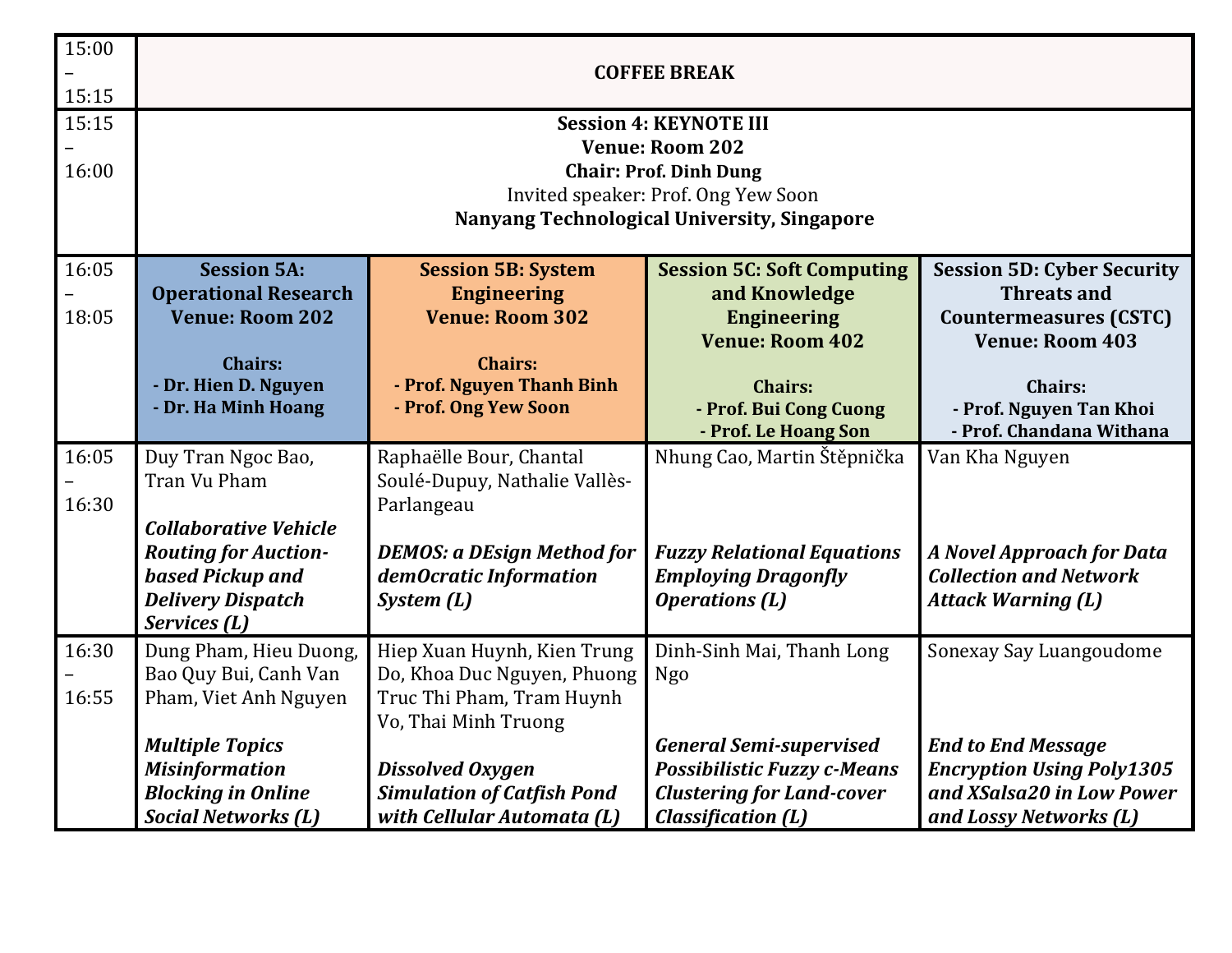| 16:55<br>17:20    | Trung Thanh Nguyen,<br>Duy Manh Vu, Minh<br>Hoàng Hà                                                            | Hien Nguyen, Vuong Pham,<br>Dung Tran, Trung Le                                                                          | Harshvadan Talpada, Malka<br>N. Halgamuge, Nguyen Tran<br>Quoc Vinh                                                                                                                                                    | M. Hirani, M. N. Halgamuge,<br>Pham Duong Thu Hang                                                                                                                                                                    |
|-------------------|-----------------------------------------------------------------------------------------------------------------|--------------------------------------------------------------------------------------------------------------------------|------------------------------------------------------------------------------------------------------------------------------------------------------------------------------------------------------------------------|-----------------------------------------------------------------------------------------------------------------------------------------------------------------------------------------------------------------------|
|                   | <b>On the Capacitated</b><br><b>Scheduling Problem</b><br>with Conflict Jobs (L)                                | <b>Intelligent Tutoring Chatbot</b><br>for Solving Mathematical<br><b>Problems in High-school (L)</b>                    | An Analysis on Use of Deep<br><b>Learning and Lexical-</b><br><b>Semantic Based Sentiment</b><br><b>Analysis Method on Twitter</b><br><b>Data to Understand the</b><br><b>Demographic Trend of</b><br>Telemedicine (L) | <b>Study of Data Security</b><br><b>Models Developed by</b><br><b>Blockchain Technology for</b><br><b>Enhancing Privacy and</b><br><b>Security Techniques in</b><br><b>Different Industrial</b><br><b>Domains</b> (L) |
| 17:20             | Dam Thanh, Duy Thinh<br>Nguyen, Trung Kien Do,                                                                  | Nguyen Hanh, Hanh Dang,<br>Nguyen Trung                                                                                  | Zhibo Zhu, Qinke Peng, Xinyu<br>Guan                                                                                                                                                                                   | Bao Ngoc Vi, Nguyen Huu<br>Noi, Ngoc Tran, Cao Truong                                                                                                                                                                 |
| 17:45             | Quoc Trung Bui                                                                                                  |                                                                                                                          |                                                                                                                                                                                                                        | Tran                                                                                                                                                                                                                  |
|                   | <b>On the Traveling</b><br><b>Salesman Problem with</b><br><b>Hierarchical Objective</b><br><b>Function (L)</b> | <b>On Analyzing Rule</b><br><b>Dependencies to Generate</b><br><b>Test Cases for Model</b><br><b>Transformations (L)</b> | <b>Personalized PageRank</b><br><b>Based Feature Selection for</b><br><b>High-dimension Data (L)</b>                                                                                                                   | <b>Adversarial Examples</b><br><b>Against Image-based</b><br><b>Malware Classification</b><br>Systems (S)                                                                                                             |
| 17:45<br>18:05    | Pham Tuan Anh, Ho<br>Doan Quoc, Chau Tuan<br>Cuong, Phan Nguyen Ky<br>Phuc<br>A Two-Stage Approach              | Tran Van Dai                                                                                                             | Bui Cuong, PV Chien, T.<br>Huyen, PV Hai                                                                                                                                                                               | Hoang Dinh Linh, Tran Hong<br>Thai                                                                                                                                                                                    |
|                   | of Vehicle Routing<br><b>Problem. A Case Study</b><br>of Fresh Food<br><b>Distribution Center (S)</b>           | <b>A Novel Recovery Data</b><br><b>Technique on MLC NAND</b><br><b>Flash Memory (S)</b>                                  | <b>Some Fuzzy Inference</b><br><b>Processes in Picture Fuzzy</b><br>Systems (S)                                                                                                                                        | Alpha-DBL: A Reasonable<br><b>High Secure Double-Block-</b><br><b>Length Hash Function (S)</b>                                                                                                                        |
| $18:30-$<br>21:30 | <b>BANQUET</b>                                                                                                  |                                                                                                                          |                                                                                                                                                                                                                        |                                                                                                                                                                                                                       |

| <b>END OF DAY 1</b> |
|---------------------|
|                     |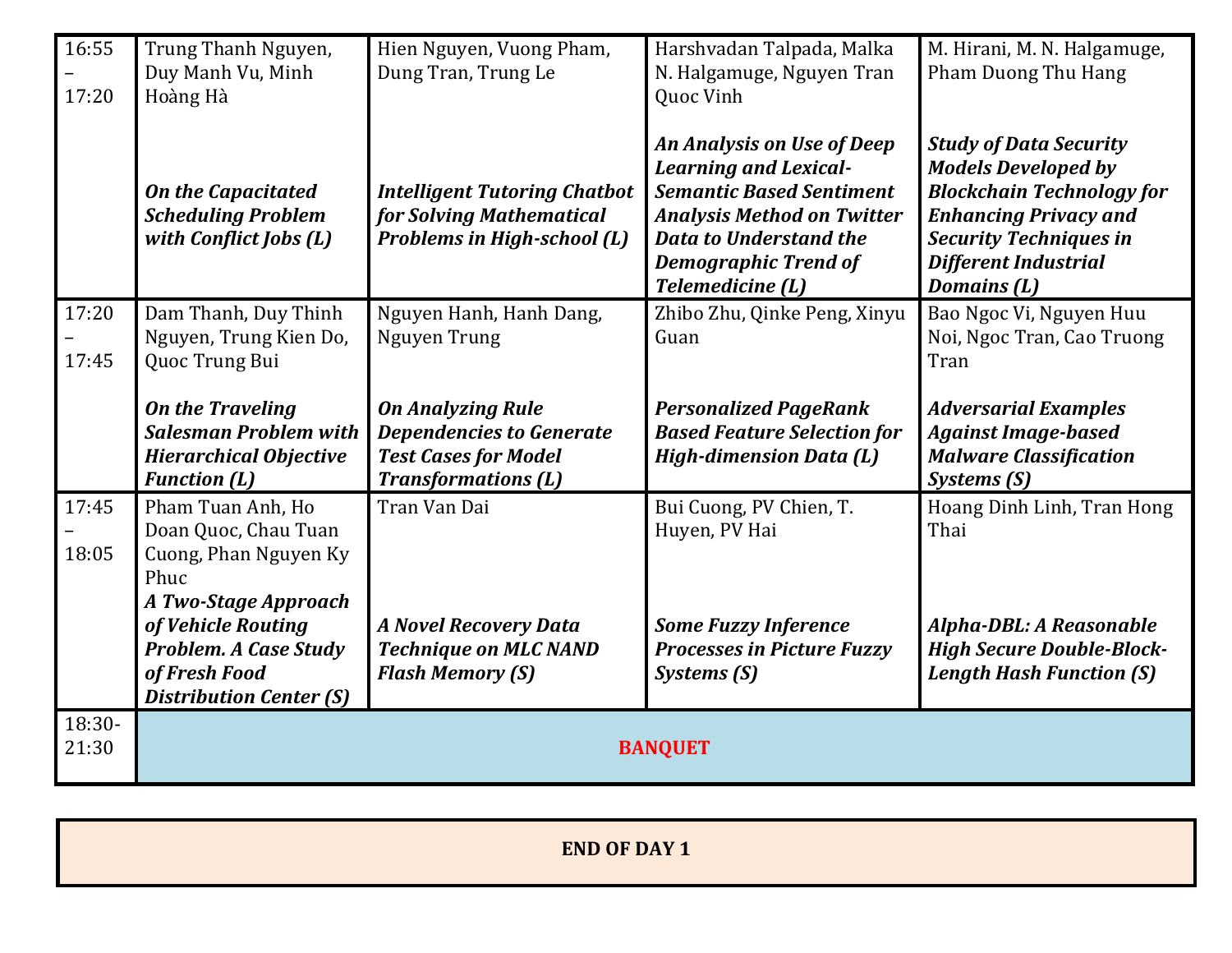|                    | DAY 2 (OCTOBER 25, 2019)<br>The University of Da Nang - University of Science and Education (UD-USE)<br>Building A6, 459 Ton Duc Thang street, Lien Chieu Dist., Da Nang City          |  |  |  |  |
|--------------------|----------------------------------------------------------------------------------------------------------------------------------------------------------------------------------------|--|--|--|--|
|                    | <b>MORNING SESSION</b>                                                                                                                                                                 |  |  |  |  |
| $08:00 -$<br>08:30 | <b>REGISTRATION</b>                                                                                                                                                                    |  |  |  |  |
| 08:30-<br>09:15    | <b>Session 6: KEYNOTE IV</b><br><b>Venue: Room 202</b><br><b>Chair: Prof. Phan Xuan Hieu</b><br>Invited speaker: Prof. Thanaruk Theeramunkong<br><b>Thammasat University, Thailand</b> |  |  |  |  |
| $09:15-$<br>10:00  | <b>Session 7: KEYNOTE V</b><br><b>Venue: Room 202</b><br><b>Chair: Prof. Nguyen Le Minh</b><br>Invited speaker: Prof. Sung Wook Baik<br><b>Sejong University, Korea</b>                |  |  |  |  |
| $10:00 -$<br>10:15 | <b>COFFEE BREAK</b>                                                                                                                                                                    |  |  |  |  |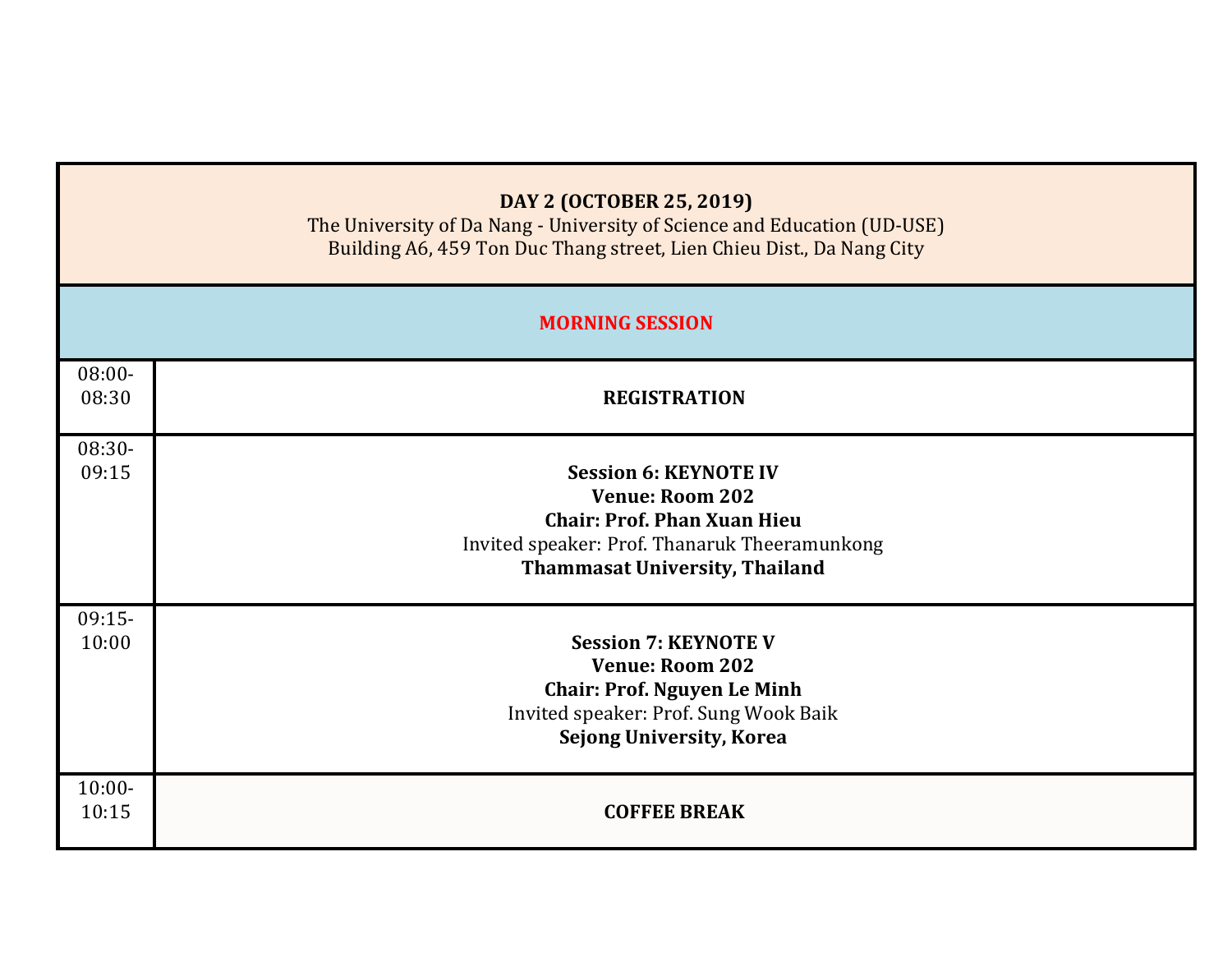| $10:15 -$<br>11:35 | <b>Session 8A: Cyber</b><br><b>Security</b><br><b>Venue: Room 202</b>                                                                                                                                                       | <b>Session 8B: Asian Natural</b><br><b>Language Processing</b><br><b>Venue: Room 302</b>                                                                                                                                                                             | <b>Session 8C: Intelligent</b><br><b>Systems</b><br><b>Venue: Room 402</b>                                                                                                                                      | <b>Session 8D: Advanced</b><br><b>Bioinformatics and</b><br><b>Knowledge Systems</b>                                                                                                                                                                   |
|--------------------|-----------------------------------------------------------------------------------------------------------------------------------------------------------------------------------------------------------------------------|----------------------------------------------------------------------------------------------------------------------------------------------------------------------------------------------------------------------------------------------------------------------|-----------------------------------------------------------------------------------------------------------------------------------------------------------------------------------------------------------------|--------------------------------------------------------------------------------------------------------------------------------------------------------------------------------------------------------------------------------------------------------|
|                    | <b>Chairs:</b><br>- Prof. Huynh Xuan Hiep<br>- Dr. Nguyen Thi Ngoc<br>Anh                                                                                                                                                   | <b>Chairs:</b><br>- Prof. Sung Wook Baik<br>- Dr. Phan Viet Anh                                                                                                                                                                                                      | <b>Chairs:</b><br>- Prof. Thanaruk<br><b>Theeramunkong</b><br>- Prof. Huynh Thi Thanh Binh                                                                                                                      | <b>Venue: Room 403</b><br><b>Chairs:</b><br>- Prof. Le Sy Vinh<br>- Dr. Vu Thi Tra                                                                                                                                                                     |
| $10:15 -$<br>10:35 | Phai Vu Dinh, Dung<br>Phan, Ngoc Tran,<br>Nathan Shone, Qi Shi<br><b>Behaviour-aware</b><br><b>Malware</b><br><b>Classification:</b><br><b>Dynamic Feature</b><br><b>Selection (S)</b>                                      | Uyen Phan Thi Phuong, Tung<br>Ngoc Thanh Huynh, Thinh<br>Truong, An Dao, Dinh Dien<br><b>Vietnamese Span-based</b><br><b>Constituency Parsing with</b><br><b>BERT</b> Embedding (L)                                                                                  | Ngoc-My Nguyen, Thanh Hai<br>Nguyen<br><b>Human Gait Patterns</b><br><b>Classification Based on</b><br><b>MEMS Data Using</b><br><b>Unsupervised and</b><br><b>Supervised Learning</b><br><b>Algorithms (S)</b> | Vania Cecchini, Thanh-<br>Phuong Nguyen, Thomas<br>Pfau, Sébastien De<br>Landtsheer, Thomas Sauter<br><b>An Efficient Machine</b><br><b>Learning Method to Solve</b><br><b>Imbalanced Data in</b><br><b>Metabolic Disease</b><br><b>Prediction (S)</b> |
| $10:35 -$<br>10:55 | Hung Nguyen, Pham<br>Ngoc Dung, Ngoc Tran,<br>Qi Shi<br><b>Malware Detection</b><br><b>Based on Directed</b><br><b>Multi-Edge Dataflow</b><br><b>Graph Representation</b><br>and Convolutional<br><b>Neural Network (S)</b> | Sorratat Sirirattanajakarin<br><b>Enhancing Metagenome-</b><br><b>based Disease Prediction by</b><br><b>Unsupervised Binning</b><br>Approaches (S)                                                                                                                   | Nguyen Nhat Anh, Son Luong<br><b>Prediction Car Prices Using</b><br><b>Quantify Qualitative Data</b><br>and Knowledge-Based<br>System (S)                                                                       | Thanh Hai Nguyen<br><b>Enhancing Metagenome-</b><br><b>based Disease Prediction by</b><br><b>Unsupervised Binning</b><br><b>Approaches (S)</b>                                                                                                         |
| $10:55 -$<br>11:15 | Thanh Cong Bui, Van<br>Loi Cao, Minh Hoang,<br>Uy Nguyen<br><b>A Clustering Based</b><br><b>Shrink AutoEncoder</b><br>for Detecting<br><b>Anomalies in</b><br><b>Intrusion Detection</b><br>Systems (S)                     | Nguyen Thi Thu Hien, Binh<br>Nguyen Thai, Hung Nguyen,<br>Truong Do, Mai Luong,<br>Nguyen Thi Minh Huyen<br><b>Recovering Capitalization</b><br>for Automatic Speech<br><b>Recognition of Vietnamese</b><br><b>Using Transformer and</b><br><b>Chunk Merging (S)</b> | Quach Hai Tho, Anh Phuong<br>Pham, Cong Phap Huynh<br><b>A Solution for Building</b><br><b>Motion Tracking System</b><br>with Model Predictive<br><b>Control for Autonomous</b><br><b>Vehicles (S)</b>          | Bang Tran, Duc Tran, Hung<br>Nguyen, Nam Vo, Tin Nguyen<br><b>RIA: A Novel Regression-</b><br><b>based Imputation Approach</b><br>for Single-Cell RNA<br>Sequencing (L)                                                                                |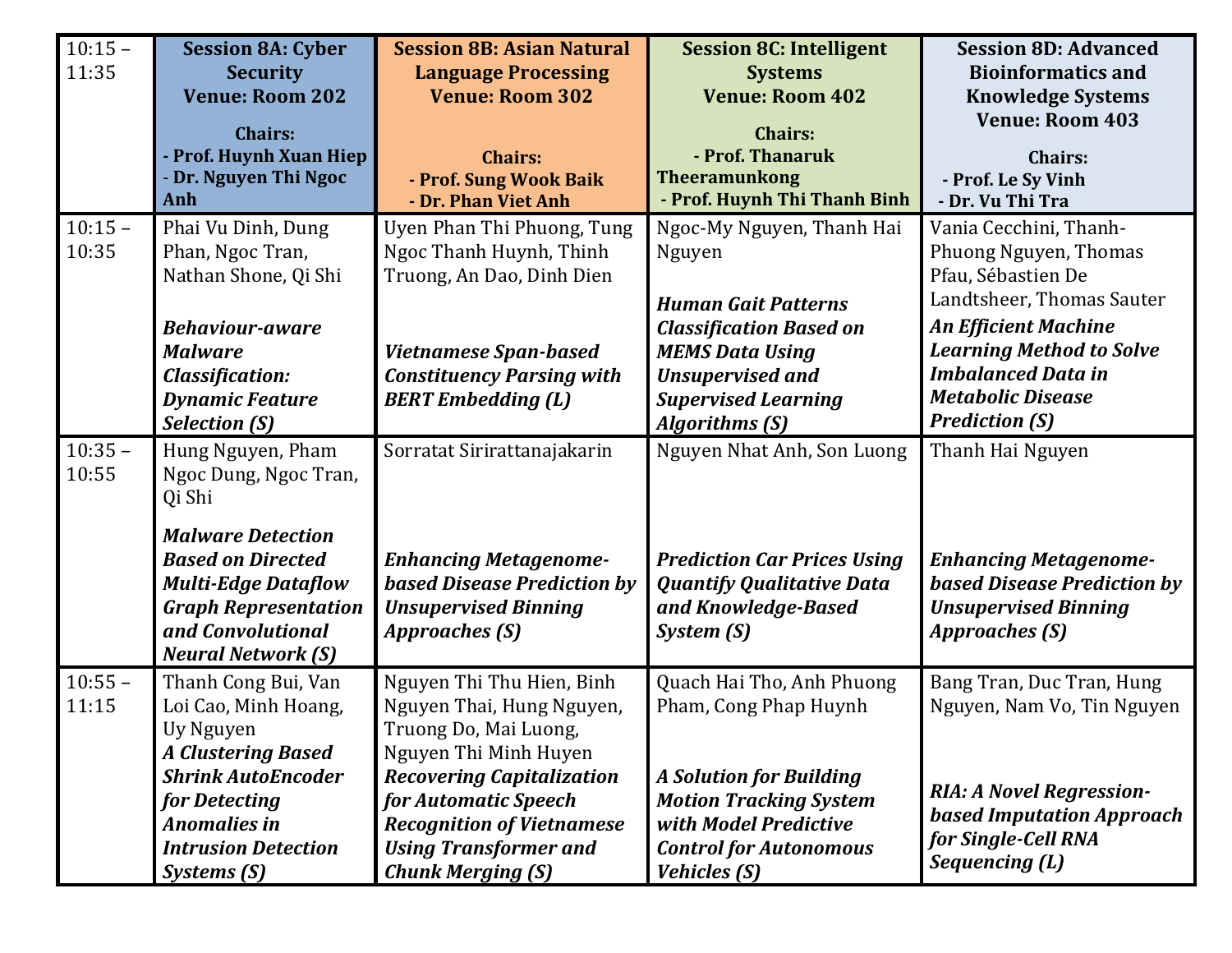| $11:15 -$<br>11:35 | Quach Hai Tho, Anh<br>Phuong Pham, Cong<br>Phap Huynh<br><b>A Solution to Ethical</b>                           | Hao Minh Nguyen, Dang Van<br>Thin, Ngan L.T. Nguyen, Tri<br>Truong                                                              | Minh-Tien Nguyen, Vu Tran                                                                                          | M. Rupasinghe, M. N.<br>Halgamuge, Nguyen Tran<br>Quoc Vinh<br><b>Forecasting Trading-Time</b>                         |
|--------------------|-----------------------------------------------------------------------------------------------------------------|---------------------------------------------------------------------------------------------------------------------------------|--------------------------------------------------------------------------------------------------------------------|------------------------------------------------------------------------------------------------------------------------|
|                    | and Legal Problem<br>with the Decision-<br><b>Making Model of</b><br><b>Autonomous Vehicles</b><br>(S)          | <b>A Corpus for Aspect-Based</b><br><b>Sentiment Analysis in</b><br>Vietnamese (S)                                              | The Repository of Web<br><b>Document Summarization</b><br><b>Using Social Information (S)</b>                      | <b>Based Profit-Making</b><br><b>Strategies in Forex</b><br><b>Industry: Using Australian</b><br><b>Forex Data (S)</b> |
| $11:35-$<br>13:00  |                                                                                                                 |                                                                                                                                 | <b>LUNCH TIME</b>                                                                                                  |                                                                                                                        |
|                    |                                                                                                                 | <b>AFTERNOON SESSION</b>                                                                                                        |                                                                                                                    |                                                                                                                        |
| 13:00-<br>14:40    | <b>Session 10A: Intelligent</b><br><b>Software</b><br>and Knowledge<br>Representation<br><b>Venue: Room 202</b> | <b>Session 10B: Deep</b><br><b>Learning and Intelligent</b><br><b>Systems</b><br><b>Venue: Room 302</b>                         | <b>Session 10C: Advanced</b><br><b>Analysis Models for</b><br><b>Complex Systems (*)</b><br><b>Venue: Room 402</b> | <b>Session 10D: Knowledge</b><br><b>Understanding by AI</b><br><b>Models</b><br><b>Venue: Room 403</b>                 |
|                    | <b>Chairs:</b><br>- Dr. Thanh Ha Hoang<br>Thi<br>- Dr. Nguyen Thi Ngoc<br>Anh                                   | <b>Chairs:</b><br>- Dr. Phan Viet Anh<br>- Dr. Nguyen Quang Vu                                                                  | <b>Chairs:</b><br>- Prof. Nguyen Tran Quoc<br><b>Vinh</b><br>- Prof. Phan Xuan Hieu<br>- Dr. Tran Duc Vu           | <b>Chairs:</b><br>- Prof. Huynh Xuan Hiep<br>- Dr. Vu Thi Tra                                                          |
| 13:00<br>13:25     | Vinh Nguyen, Khoa Phu<br>Nguyen, Vu Nguyen                                                                      | Tai-Long Nguyen, Do Van<br>Nguyen, Le Thanh Ha                                                                                  | Kamini Simi Bajaj, Anna<br>Katrina Gomez                                                                           | Van Truong Vu, Bui Thu Lam,<br><b>Trung Nguyen</b><br>A Multi-Objective                                                |
|                    | <b>Clustering Automation</b><br><b>Test Faults (L)</b>                                                          | <b>Reinforcement Learning</b><br><b>Based Navigation with</b><br><b>Semantic Knowledge of</b><br><b>Indoor Environments (L)</b> | <b>Challenges of Testing</b><br><b>Complex Internet of Things</b><br>(IoT) Devices and Systems<br>(L)              | <b>Cooperative Coevolutionary</b><br><b>Approach for Remote</b><br><b>Sensing Image</b><br><b>Classification (S)</b>   |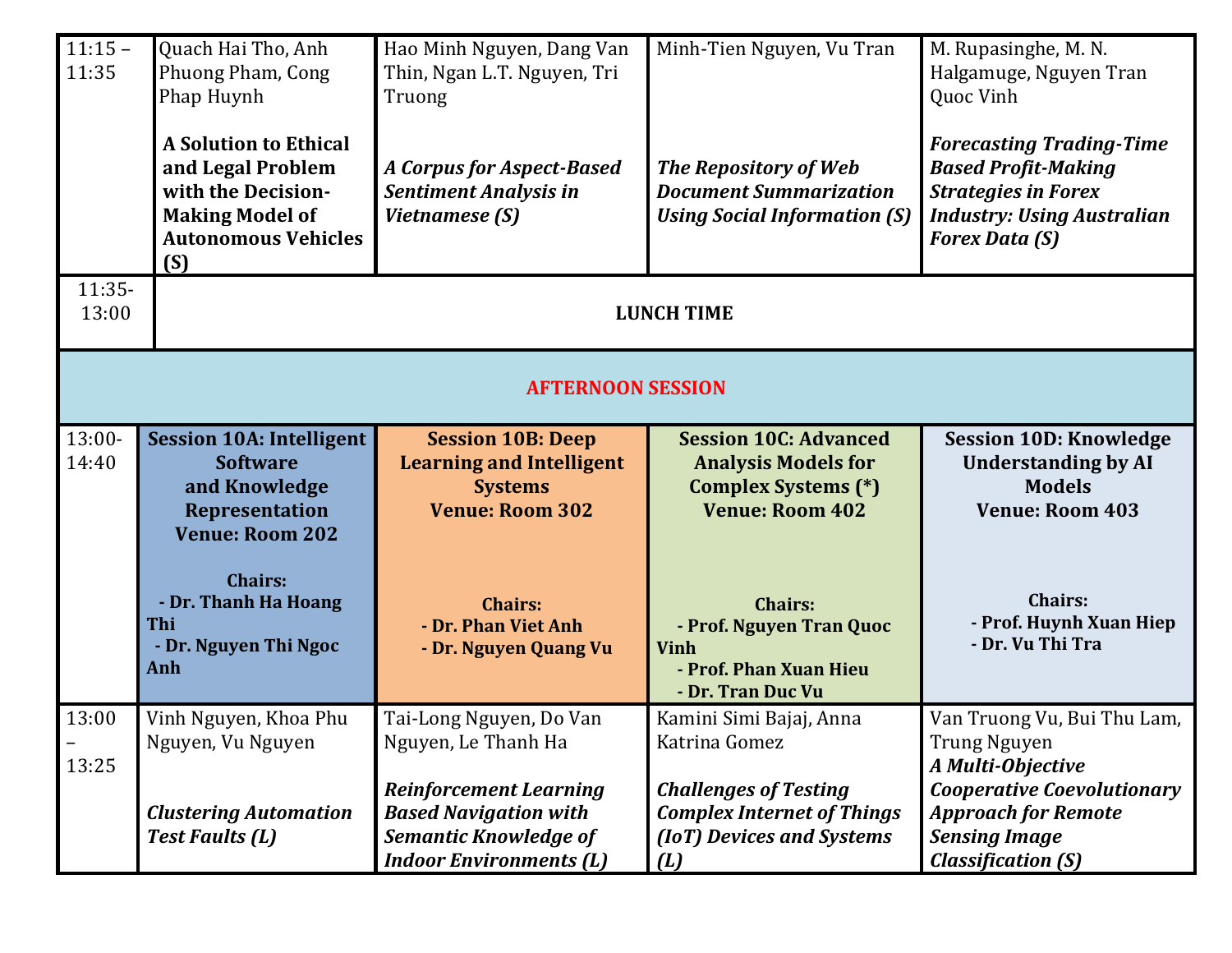| 13:25<br>13:50 | Tuan Thanh Nguyen,<br>Nhan Thanh Le, Hoang<br>Thi-Thanh-Ha                                                                                                                                                                                     | Ashok Dhakal, P. W.C. Prasad,<br>Abeer Alsadoon, Angelika<br>Maag, Amr Elchouemi,<br>Nguyen Tran Quoc Vinh                            | Sabih ur Rehman, Jonathan<br><b>Barker</b>                                                                       | Duy Khanh Ninh                                                                                                       |
|----------------|------------------------------------------------------------------------------------------------------------------------------------------------------------------------------------------------------------------------------------------------|---------------------------------------------------------------------------------------------------------------------------------------|------------------------------------------------------------------------------------------------------------------|----------------------------------------------------------------------------------------------------------------------|
|                | <b>Toward a Model for</b><br><b>Verification of Business</b><br><b>Logic Layer in 3-Layer</b><br><b>Architecture: CPN-ECA</b><br>Model (L)                                                                                                     | <b>Wearable Devices for</b><br><b>Monitoring Dementia</b><br><b>Sufferers: A Review and</b><br><b>Framework for Discussion</b><br>(L) | <b>Investigating the Use of</b><br><b>Machine Learning for</b><br><b>SMART Parking Application</b><br>(L)        | A Speaker-Adaptive HMM-<br>based Vietnamese Text-to-<br><b>Speech System (S)</b>                                     |
| 13:50<br>14:15 | Linh Nguyen, Phuong Le,<br>Tinh Nguyen, Khoi Vo,<br><b>Suong Hoang</b>                                                                                                                                                                         | Xuan Tho Dang, Duong Hung<br>Bui, Thi Hong Nguyen,<br>Nguyen Tran Quoc Vinh,<br>Dang Hung Tran                                        | Nectarios Costadopoulos, Md<br>Zahidul Islam, Dapeng Tien                                                        | Santipong Thaiprayoon,<br>Kanokorn Trakultaweekoon,<br>Pornpimon Palingoon                                           |
|                | <b>Toward a Smart</b><br><b>Platform for Data</b><br><b>Science Career (L)</b>                                                                                                                                                                 | <b>Prediction of Autism-</b><br><b>Related Genes Using a New</b><br><b>Clustering-Based Under-</b><br><b>Sampling Method (L)</b>      | <b>Using Z-score to Extract</b><br><b>Human Readable Logic</b><br><b>Rules from Physiological</b><br>Data (L)    | <b>Design and Development of</b><br>a Plagiarism Corpus in Thai<br>for Plagiarism Detection (S)                      |
| 14:15<br>14:40 | Thang Huynh Quyet,<br>Thanh-Trung Vu, Doan-<br>Cuong Nguyen, Thi-<br>Huong-Giang Vu, Thi-<br>Xuan-Hoa Nguyen, Thanh<br>Chung Dao                                                                                                               | Hung Minh Le, Manh Mai,<br>Lang Van Tran                                                                                              | Anjana Wijesinghe, Pradeepa<br>Samarasinghe, Sudarshi<br>Seneviratne, Pratheepan<br>Yogarajah, Koliya Pulasinghe | Thi-Hai-Yen Vuong                                                                                                    |
|                | <b>Some Improvements of</b><br><b>Using the NSGA-II</b><br><b>Algorithm for the</b><br><b>Problem of Resource</b><br><b>Allocation and</b><br><b>Scheduling and Its</b><br><b>Applying to Inventory</b><br><b>Management Strategies</b><br>(L) | <b>Deep Feature Fusion for</b><br><b>Breast Cancer Diagnosis on</b><br><b>Histopathology Images (L)</b>                               | <b>Machine Learning Based</b><br><b>Automated Speech Dialog</b><br><b>Analysis of Autistic Children</b><br>(L)   | <b>Learning to Transform</b><br><b>Vietnamese Natural</b><br><b>Language Queries into SQL</b><br><b>Commands (S)</b> |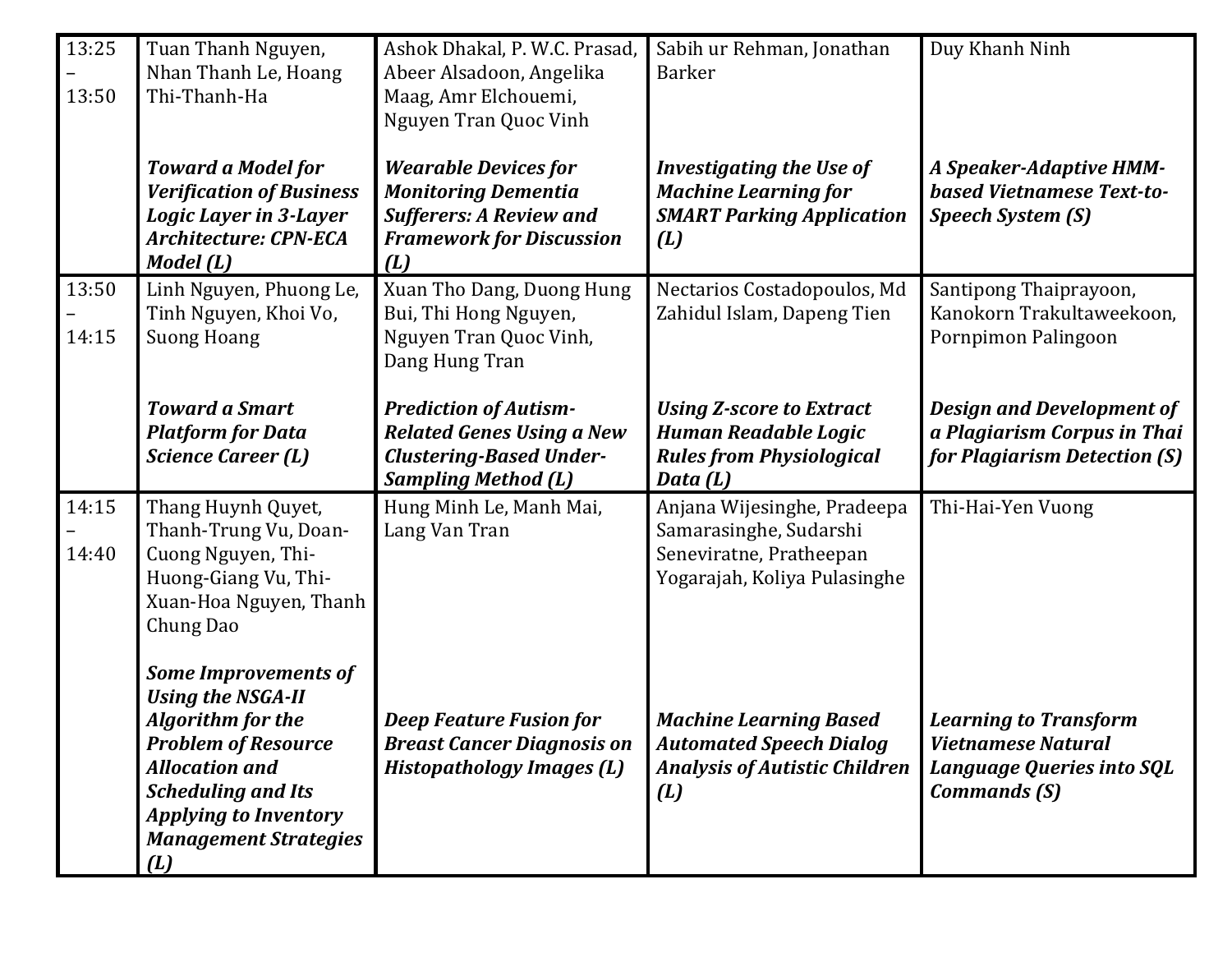| 14:40<br>15:05 | <b>COFFEE BREAK</b> | P. W.C. Prasad, Abeer<br>Alsadoon, Angelika Maag,<br>Amr Elchouemi, Kiran<br>Shreshta, Pham Duong Thu<br>Hang<br><b>Health Monitoring Based on</b>                           | Pham Thanh Hiep, Hoang<br>Tran Manh, Hoang Vinh, Vu<br>Son<br><b>Performance Analysis of</b> |
|----------------|---------------------|------------------------------------------------------------------------------------------------------------------------------------------------------------------------------|----------------------------------------------------------------------------------------------|
|                |                     | <b>Wireless Sensor Networks:</b><br>A Comprehensive<br><b>Framework (L)</b>                                                                                                  | <b>NOMA Beamforming</b><br><b>Multiple Users Relay</b><br>Systems (S)                        |
| 15:05<br>15:30 |                     | Sandeep Dhakal, P. W.C.<br>Prasad, Abeer Alsadoon,<br>Angelika Maag, Amr<br>Elchouemi, Nguyen Tran<br>Quoc Vinh                                                              |                                                                                              |
|                |                     | <b>Systems Analysis of Acoustic</b><br><b>Underwater Sensor</b><br><b>Networks: A Taxonomy (L)</b>                                                                           |                                                                                              |
| 15:30<br>15:55 |                     | J. Mothe, Lea Laporte, Adrian-<br>Gabriel Chifu<br><b>Predicting Query Difficulty</b><br>in IR: Impact of Difficulty<br><b>Definition (L)</b>                                |                                                                                              |
| 15:55<br>16:20 |                     | Amal Ait Brahim, Rabah<br>Tighilt Ferhat, Gilles Zurfluh<br><b>Extraction Process of</b><br><b>Conceptual Model from a</b><br><b>Document-Oriented NoSQL</b><br>Database (S) |                                                                                              |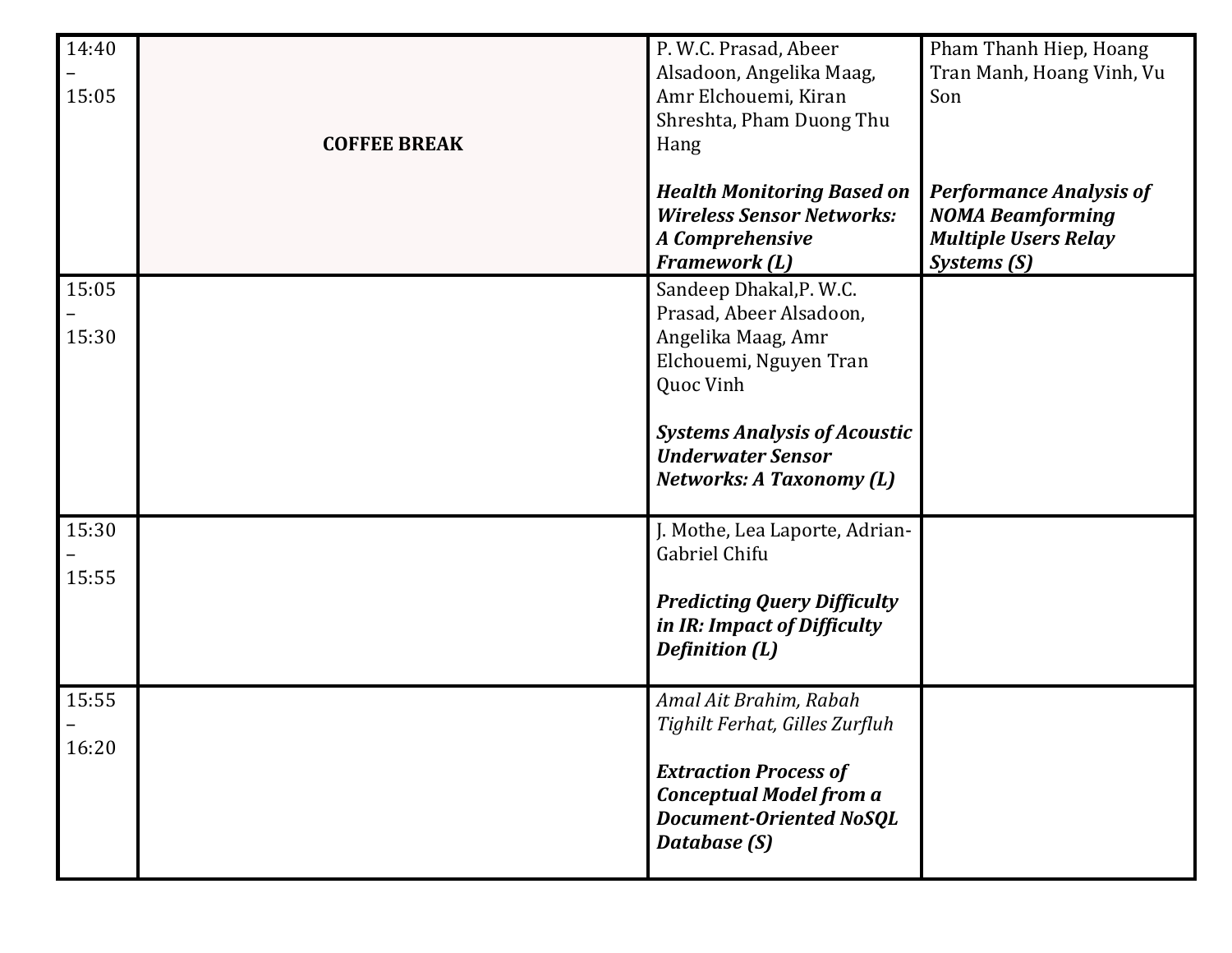| $16:20-$<br>17:05 | <b>Session 9: KEYNOTE VI</b><br><b>Venue: Room 202</b><br><b>Chair: Prof. Mizuhito Ogawa</b><br>Invited speaker: Prof. Ryuhei Uehara<br>Japan Advanced Institute of Science and Technology (JAIST), Japan |
|-------------------|-----------------------------------------------------------------------------------------------------------------------------------------------------------------------------------------------------------|
| 17:05             |                                                                                                                                                                                                           |
|                   | <b>CONFERENCE CLOSING</b>                                                                                                                                                                                 |
| 18:00             | <b>Venue: Room 202</b>                                                                                                                                                                                    |
|                   | Conference summary                                                                                                                                                                                        |
|                   | Best paper award                                                                                                                                                                                          |
|                   | KSE 2020 speech<br>н.                                                                                                                                                                                     |
|                   |                                                                                                                                                                                                           |

**END OF DAY 2**